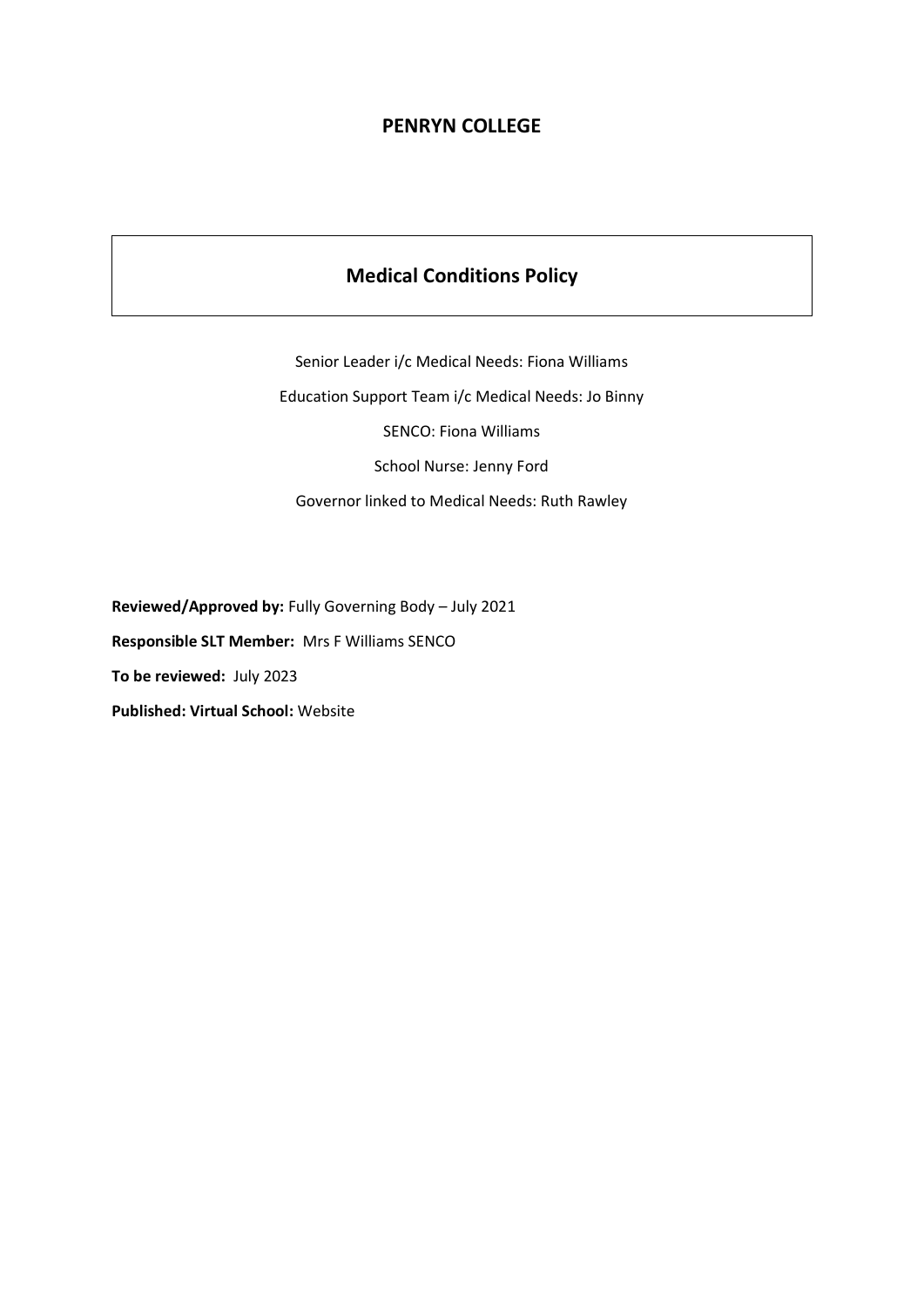### **Introduction**

Section 100 of the Children and Families Act 2014 places a duty on the Governing Body and Senior Leadership Team to make arrangements for supporting pupils at the College with medical conditions.

Pupils with special medical needs have the same right of admission to school as other children and cannot be refused admission or excluded from school on medical grounds alone. However, teachers and other school staff in charge of pupils have a common law duty to act in the place of the parent and may need to take swift action in an emergency. This duty also extends to teachers leading activities taking place off the school site. This could extend to a need to administer medicine.

The prime responsibility for a child's health lies with the parent who is responsible for the child's medication and should supply the College with information.

This Policy will be reviewed regularly and will be readily accessible to Parents/Carers and staff through the Penryn College website.

### **Definitions of Medical Conditions:**

Pupils' medical needs may be broadly summarised as being of two types:

• Short-term affecting their participation in school activities because they are on a course of medication.

• Long-term potentially limiting their access to education and requiring extra care and support (deemed special medical needs).

### **Policy Implementation and Roles and Responsibilities**

All schools and academies are expected by OFSTED to have a policy dealing with medical needs and to be able to demonstrate that this is implemented effectively.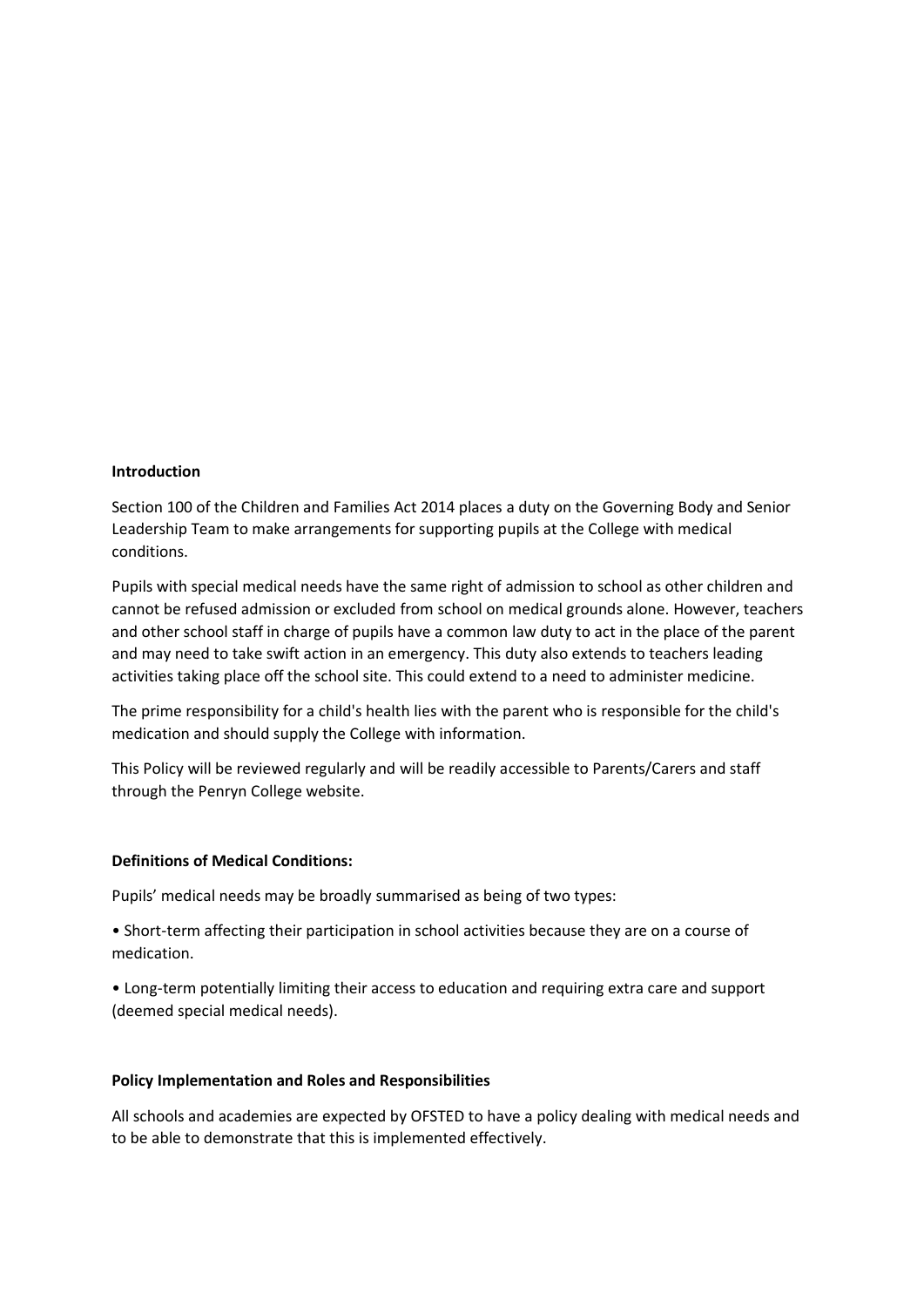The overall responsibility for the successful administering and implementation of this Policy is given to the Senior Leader i/c Medical Needs who will also be responsible for ensuring that sufficient staff are suitably trained.

The SENCO and the Education Support Team Member i/c Medical Needs will be responsible for cover arrangements in case of staff absences or staff turnover to ensure that someone is always available and on site.

The Education Support Team Member i/c Medical Needs, will ensure supply teachers are fully briefed, risk assessments for school visits and other school activities outside of the normal timetable are carried out and for the monitoring of individual healthcare plans.

All staff will be expected to show a commitment and awareness of children's medical conditions. All new members of staff will be inducted into the arrangements and guidelines set out in this Policy.

Some children with medical conditions may be disabled. Where this is the case governing bodies must comply with their duties under the Equality Act 2010. Some may also have Special Educational Needs and may have a statement, or Education, Health and Care (EHC) plan which brings together health and social care needs, as well as their special educational provision. For children with SEN, this guidance should be read in conjunction with the SEN Code of Practice and the Penryn College SEN Policy. If a child is deemed to have a long-term medical condition, the school will ensure that arrangements are in place to support them. In doing so, we will ensure that such children can access and enjoy the same opportunities at school as any other child. Penryn College, health professionals, Parents/Carers and 3 other support services will work together to ensure that children with medical conditions receive a full education, unless this would not be in their best interests because of their health needs. In some cases this will require flexibility and involve, for example, programmes of study that rely on part time attendance at school in combination with alternative provision arranged by the Local Authority and health professionals. Consideration will also be given to how children will be reintegrated back into school after long periods of absence.

The SENCO and the Education Support Team Member i/c Medical Needs will be responsible for cover arrangements in case of staff absences or staff turnover to ensure that someone is always available and on site.

Staff must not give prescription medicines or undertake health care procedures without appropriate training (updated to reflect any Individual Health Care Plans). At Penryn College, we recognise that a first-aid certificate does not constitute appropriate training in supporting children with medical conditions. Healthcare professionals, including the school nurse, who we have regular access to, will provide training and subsequent confirmation of the proficiency of staff in a medical procedure, or in providing medication.

**Procedures to be followed when Notification is received that a Pupil has a Medical Condition**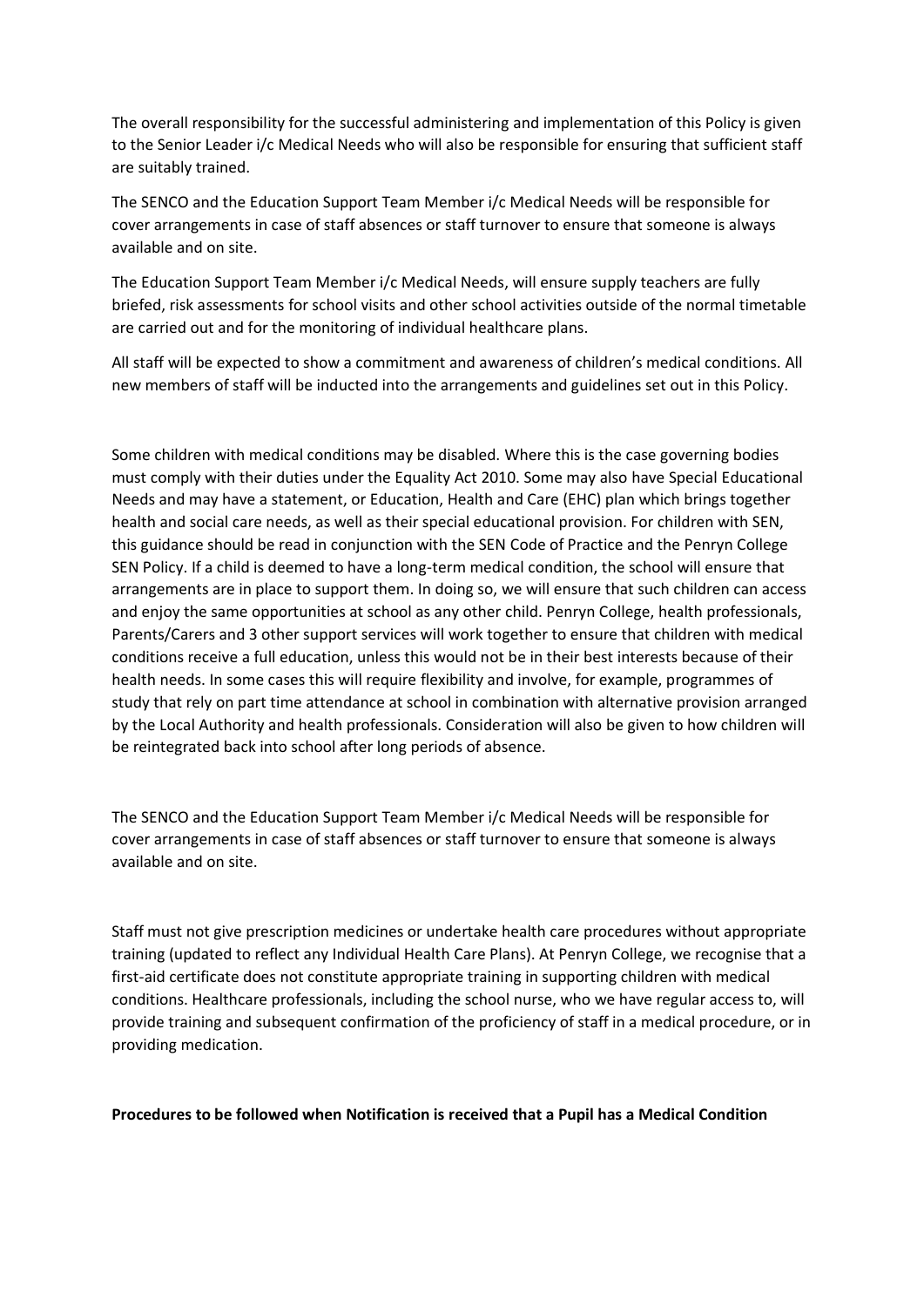We will ensure that the correct procedures will be followed whenever we are notified that a pupil has a medical condition. The procedures will also be in place to cover any transitional arrangements between schools, the process to be followed upon reintegration or when pupil's needs change and arrangements for any staff training or support. For children starting at Penryn College, arrangements will be in place in time for the start of the relevant school term. In other cases, such as a new diagnosis or children moving to Penryn College mid-term, we will make every effort to ensure that arrangements are put in place within two weeks.

In making the arrangements, Penryn College will take into account that many of the medical conditions that require support at school will affect quality of life and may be life threatening. We will also acknowledge that some will be more obvious than others. We will therefore ensure that the focus is on the needs of each individual child and how their medical condition impacts on their school life. We will ensure that arrangements give Parents/Carers and pupils confidence in the College's ability to provide effective support for medical conditions in school. The arrangements will show an understanding of how medical conditions impact on a child's ability to learn, as well as increase their confidence and promote self-care. We will ensure that staff are properly trained to provide the support that pupils need. Penryn College will ensure that arrangements are clear and unambiguous about the need to support actively pupils with medical conditions to participate in school trips and visits, or in sporting activities, and not prevent them from doing so. The College will make arrangements for the inclusion of pupils in such activities with any adjustments as required unless evidence from a clinician such as a GP states that this is not possible. The College will make sure that no child with a medical condition is denied admission or prevented from attending the College because arrangements for their medical condition have not been made. However, in line with our Safeguarding duties, we will ensure that pupils' health is not put at unnecessary risk from, for example infectious diseases. We will therefore not accept a child in school at times where it would be detrimental to the health of that child or others.

The College does not have to wait for a formal diagnosis before providing support to pupils. In cases where a pupil's medical condition is unclear, or where there is a difference of opinion, judgements will be needed about what support to provide based on the available evidence. This would normally involve some form of medical evidence and consultation with Parents/Carers. Where evidence conflicts, some degree of challenge may be necessary to ensure that the right support can be put in place. This will usually be led by the SENCO. Following the discussions an Individual Health Care Plan will be put in place.

Where a child has an Individual Health Care Plan, this should clearly define what constitutes an emergency and explain what to do, including ensuring that all relevant staff are aware of emergency symptoms and procedures. Other pupils in the College should know what to do in general terms, such as informing a teacher immediately if they think help is 4 needed. If a child (regardless of whether they have an Individual Health Care Plan) needs to be taken to hospital, staff should stay with the child until the Parent/Carer arrives, or accompany a child taken to hospital by ambulance.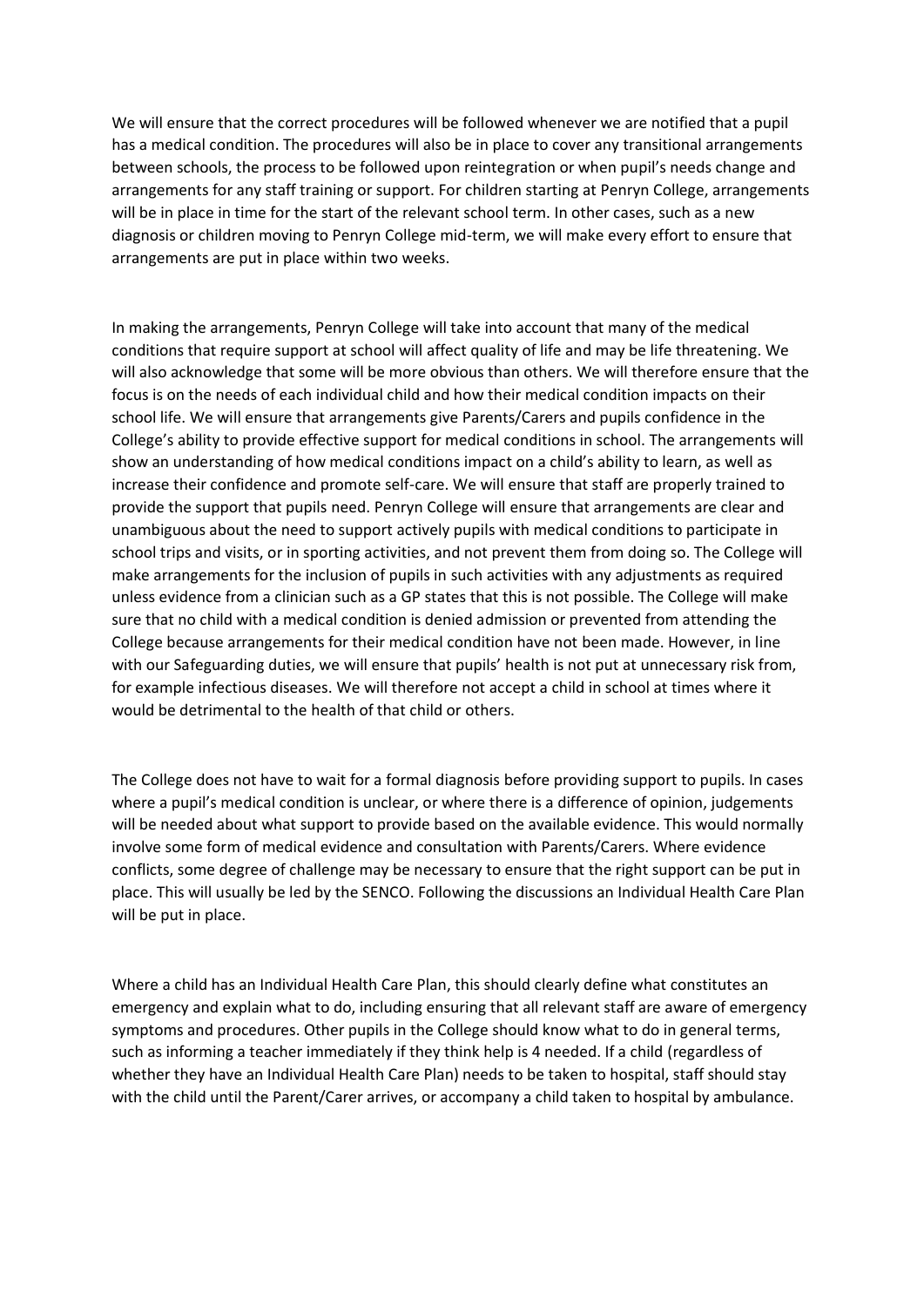If a child suffers an injury inside or outside of school the protocols to be followed are detailed in Appendix 3.

## **Individual Health Care Plans**

Individual Health Care Plans will be written and reviewed by the Lead Practitioner (usually the health care professional) in conjunction with parents and the College but it will be the responsibility of all members of staff supporting the individual children to ensure that the Plan is followed. Every child will have an allocated member of staff in school who will oversee the implementation of the Health Care Plan. This member of staff, with the tutor/mentor will be responsible for the child's development and ensuring that they and their medical conditions are supported at school.

Individual Health Care Plans will help to ensure that the College effectively supports pupils with medical conditions. They will provide clarity about what needs to be done, when and by whom. They will often be essential, such as in cases where conditions fluctuate or where there is a high risk that emergency intervention will be needed. They are likely to be helpful in the majority of other cases too, especially where medical conditions are long-term and complex. However, not all children will require one. Penryn College, health care professional and Parents/Carers should agree, based on evidence, when a Health Care Plan would be inappropriate or disproportionate. If consensus cannot be reached the Senior Leader is best placed to take a final view.

Individual Health Care Plans will be easily accessible to all who need to refer to them, while preserving confidentiality. Plans will capture the key information and actions that are required to support the child effectively. The level of detail within plans will depend on the complexity of the child's condition and the degree of support needed. This is important because different children with the same health condition may require very different support. Where a child has SEN but does not have an EHC plan, their SEN should be mentioned in their Individual Health Care Plan.

Individual Health Care Plans, (and their Review), may be initiated, in consultation with the Parent/Carer, by a member of school staff or a healthcare professional involved in providing care to the child. The Individual Health Care Plan must be completed by the Lead Professional (usually the health professional) with support from Parents/Carers, and the College. Pupils should also be involved whenever appropriate. The responsibility for ensuring it is implemented rests with Penryn College. The College will ensure that Individual Health Care Plans are reviewed at least annually or earlier if evidence is presented that the child's needs have changed. They will be developed and reviewed with the child's best interests in mind and ensure that the College assesses and manages risks to the child's education, health and social wellbeing and minimises disruption. Where the child has a SEN identified in the EHC plan, the Individual Health Care Plan should be linked to or become part of that EHC plan.

The Individual Healthcare plan should include:-

• the medical condition, its triggers, signs, symptoms and treatments;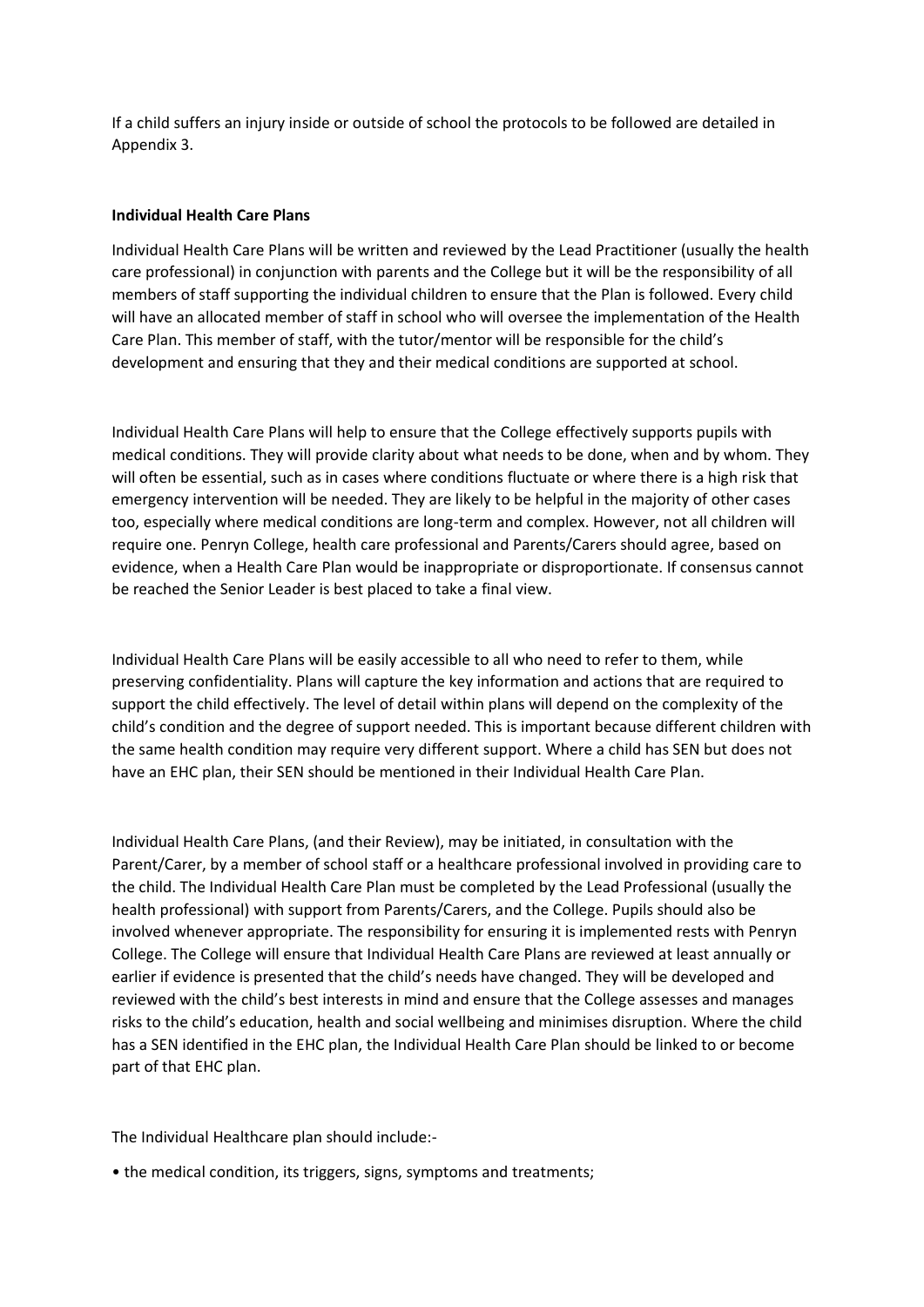• the pupil's resulting needs, including medication (dose, side-effects and storage) and other treatments, time, facilities, equipment, testing, access to food and drink where this is used to manage their condition, dietary requirements and environmental issues e.g. crowded/noisy conditions, travel time between lessons;

• specific support for the pupil's educational, social and emotional needs – for example, how absences will be managed, requirements for extra time to complete tests, use of rest periods or additional support in catching up with lessons, counselling sessions;

• the level of support needed, (some children will be able to take responsibility for their own health needs), including in emergencies. If a child is self-managing their medication, this should be clearly stated with appropriate arrangements for monitoring;

• who will provide this support, their training needs, expectations of their role and confirmation of proficiency to provide support for the child's medical condition from a healthcare professional; and cover arrangements for when they are unavailable;

• who in the school needs to be aware of the child's condition and the support required;

• arrangements for written permission from Parents/Carers and the Headteacher for medication to be administered by a member of staff, or self-administered by the pupil during school hours;

• separate arrangements or procedures required for school trips or other school activities outside of the normal school timetable that will ensure the child can participate, e.g. risk assessments;

• where confidentiality issues are raised by the Parents/Carers or child, the designated individuals to be entrusted with information about the child's condition;

• what to do in an emergency, including whom to contact, and contingency arrangements.

Some children may have an Emergency Health Care Plan prepared by their lead clinician that could be used to inform development of their Individual Health Care Plan. The Emergency Health Care Plan will not be Penryn College's responsibility to write or review. It is the parents' responsibility to liaise with the relevant medical professional and to keep care Plans updated.

## **The Child's Role in Managing their own Medical Needs**

The following are the procedures to be followed for managing medicines:

• Medicines should only be administered at the College when it would be detrimental to a child's health or school attendance not to do so.

• No child under 16 should be given prescription or non-prescription medicines without their Parents/Carers written consent.

• We will not administer non-prescription medicines to a child without written consent. If a Parent/Carer wishes a child to have the non-prescription medicine administered during the school day, they will either need to come to the College to administer it to their child or provide written consent that this is acceptable.

• The College will only accept prescribed medicines that are in-date, labelled, provided in the original container as dispensed by a pharmacist and include instructions for administration, dosage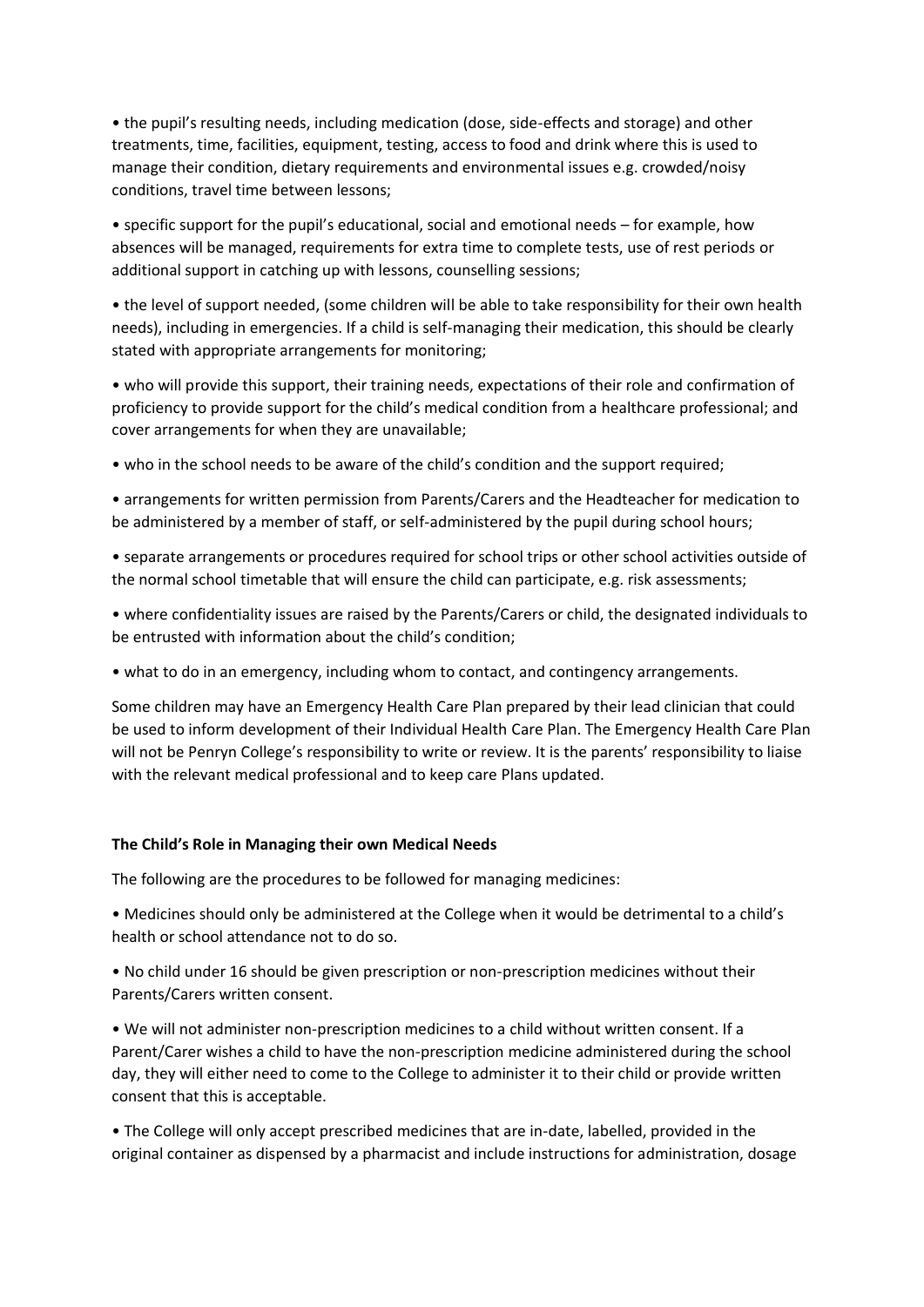and storage. The exception to this is insulin which must still be in date, but will generally be available inside an insulin pen or a pump, rather than in its original container.

• All medicines will be stored safely in the Medical Room. Children should know where their medicines are at all times and be able to access them immediately. Where relevant, they should know who holds the key to the storage facility, which will be the Student Support Officers.

• Medicines and devices such as asthma inhalers, blood glucose testing meters and adrenaline pens should be always readily available to children and not locked away; these will be stored in the first aid cupboards where both class teacher and child know how to access them. If a child requires an asthma inhaler it is crucial that there is a named inhaler in the College at all times, provided by the parents. Please note, Penryn College does not hold an emergency inhaler. Procedures for dealing with Asthma are outlined in Appendix 2.

• During school trips, the first aid trained member of staff/member of staff in charge of first aid will carry all medical devices and medicines required.

• Staff administering medicines should do so in accordance with the prescriber's instructions. Penryn College will keep a record of all medicines administered to individual children, stating what, how and how much was administered, when and by whom. Any side effects of the medication to be administered at the College should be noted. Written records are kept of all medicines administered to children. These records offer protection to staff and children and provide evidence that agreed procedures have been followed.

• When no longer required, medicines should be returned to the Parent/Carer to arrange for safe disposal. Sharps boxes should always be used for the disposal of needles and other sharps.

### **Managing Medicines at Penryn College during Public Examinations**

• Prior to the start of public examinations, the Education Support Team member i/c Medical Needs will liaise with the Exams Officer to ensure that he/she knows which students have medical needs which require the administration of medicines (as defined in this policy)

• The Exams Officer will ensure that all invigilators are made aware of students with medical needs and, where appropriate, special arrangements are made to accommodate their needs during any Public Examination they sit. All students with medical needs are compiled on a 'green cross list' and a discrete green cross is placed on their desks.

• Penryn College will ensure that arrangements during Public Examinations give Parents/Carers and pupils confidence in the College's ability to provide effective support for medical conditions during this period; where appropriate, the Education Support Team member i/c Medical Conditions, the Exams officer, and the Senior Leader will meet with parents/carers and the pupil to ensure they are aware of arrangements put in place.

## **Unacceptable Practice**

Although Penryn College staff should use their discretion and judge each case on its merits with reference to the child's Individual Health Care Plan, it is not generally acceptable practice to: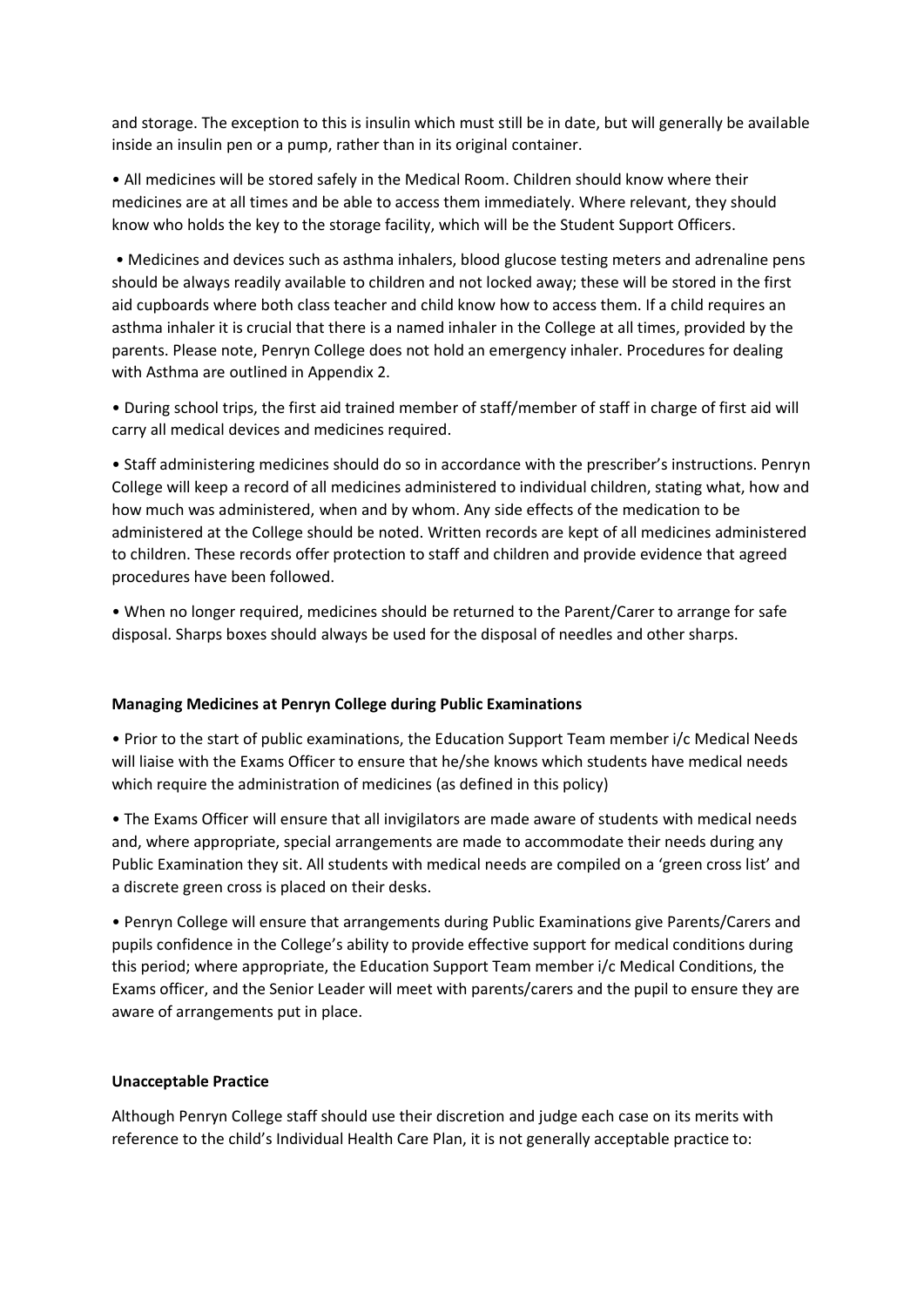• prevent children from easily accessing their inhalers and medication and administering their medication when and where necessary assume that every child with the same condition requires the same treatment ignore the views of the child or their Parents/Carers; or ignore medical evidence or opinion, (although this may be challenged);

• send children with medical conditions home frequently or prevent them from staying for normal school activities, including lunch, unless this is specified in their Individual Health Care Plans;

• if the child becomes ill, send them to the school office or medical room unaccompanied or with someone unsuitable;

• penalise children for their attendance record if their absences are related to their medical condition e.g. hospital appointments;

• prevent pupils from drinking, eating or taking toilet or other breaks whenever they need to in order to manage their medical condition effectively;

• require Parents/Carers, or otherwise make them feel obliged, to attend the College to administer medication or provide medical support to their child, including with toileting issues. No Parent/Carer should have to give up working because the College is failing to support their child's medical needs; or

• prevent children from participating, or create unnecessary barriers to children participating in any aspect of College life, including school trips, e.g. by requiring Parents/Carers to accompany the child.

## **Record Keeping**

The Education Support Team member i/c Medical Needs will ensure that written record are kept of all medicines administered to children.

## **Complaints**

Should Parents/Carers or pupils be dissatisfied with the support provided they should discuss their concerns directly with Penryn College. If for whatever reason this does not resolve the issue, they may make a formal complaint via the complaints procedure outlined in the Penryn College Complaints Policy.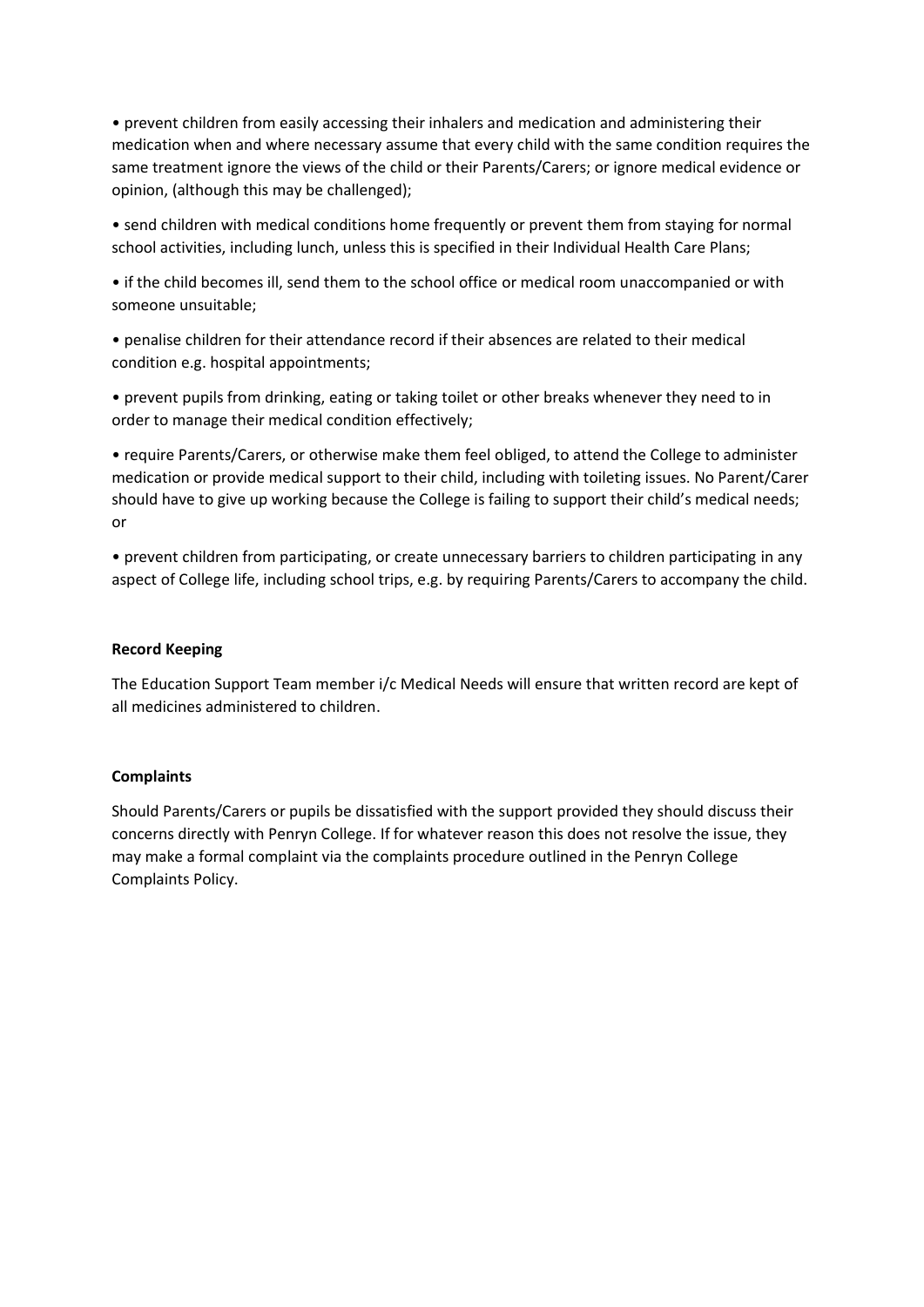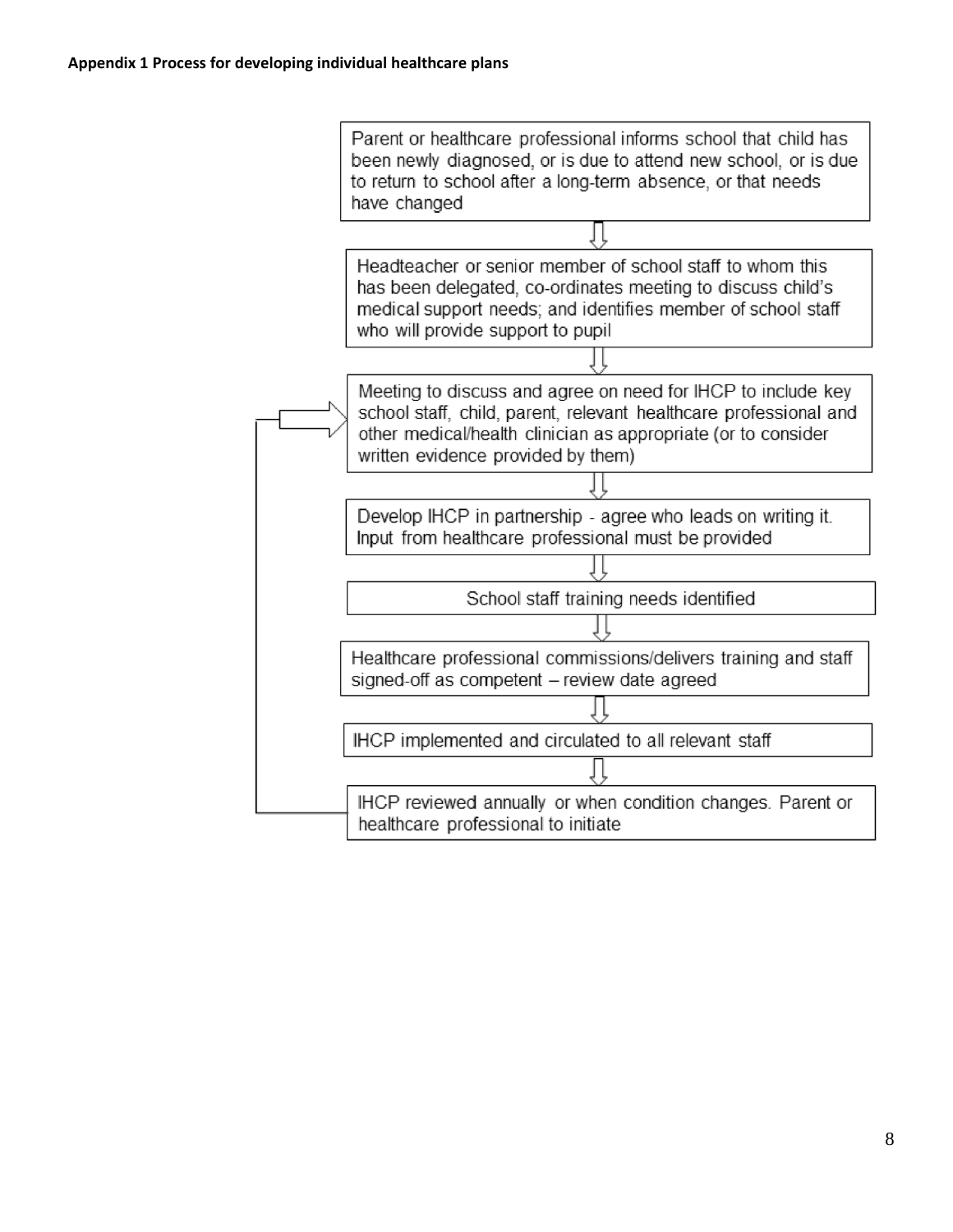### **Appendix 2 Asthma Emergency Procedures**

#### **Common signs of** an asthma attack

- + coughing<br>+ shortness of breath
- + wheezing
- + feeling tight in the chest
- + sometimes younger children express feeling tight in the chest as a tummy ache.

#### **Serious if:**

- + not responding to inhaler
- + difficulty in speaking, playing, feeding
- + symptoms getting worse
- + lips are blue



- <sup>+</sup> Help the child to take their usual dose of reliever inhaler (usually blue) immediately, preferably through a spacer
- + Sit the child upright
- + Get them to take slow steady breaths
- Keep calm and reassure them + Do not leave them alone
- 

#### If there is no immediate improvement

+ Continue to give two puffs of reliever inhaler (one puff at a time) every two minutes, up to ten puffs

## Call an ambulance or a doctor urgently if any of the following:

- + the pupil's symptoms do not improve
- + if the child does not start to feel better after taking the reliever
- inhaler as instructed + the pupil is too breathless
- or exhausted to talk
- + the pupil's lips are blue + you are in any doubt.
- If an ambulance does not arrive within ten minutes, continue to give child two puffs of reliever inhaler (one puff at a time) every two minutes, up to 10 puffs.

# **Emergency** procedures asthma



#### After a minor asthma attack

- + Minor attacks should not interrupt the involvement of a pupil with asthma in school. When the pupil feels better they can return to school activities.
- + The parents must always be told if their child has had an asthma attack.

#### **Important things** to remember in an asthma attack

- Never <sup>leave a pupil having</sup><br>an asthma attack.
- + If the pupil does not have their inhaler and/or spacer with them, send another teacher or pupil to their classroom or assigned room to get their spare inhaler and/or spacer.
- + In an emergency situation school staff are required under common law, duty of care, to act like any reasonably prudent parent.
- + Reliever medicine is very safe. During an asthma attack do not worry about a pupil overdosing.
- + Send another pupil to get another teacher/adult if an ambulance needs to be called.
- + Contact the pupil's parents immediately after calling the
- ambulance/doctor. + A member of staff should
- always accompany a pupil taken to hospital by ambulance and stay with them until their parent arrives.
- + Generally staff should not take pupils to hospital in their own car.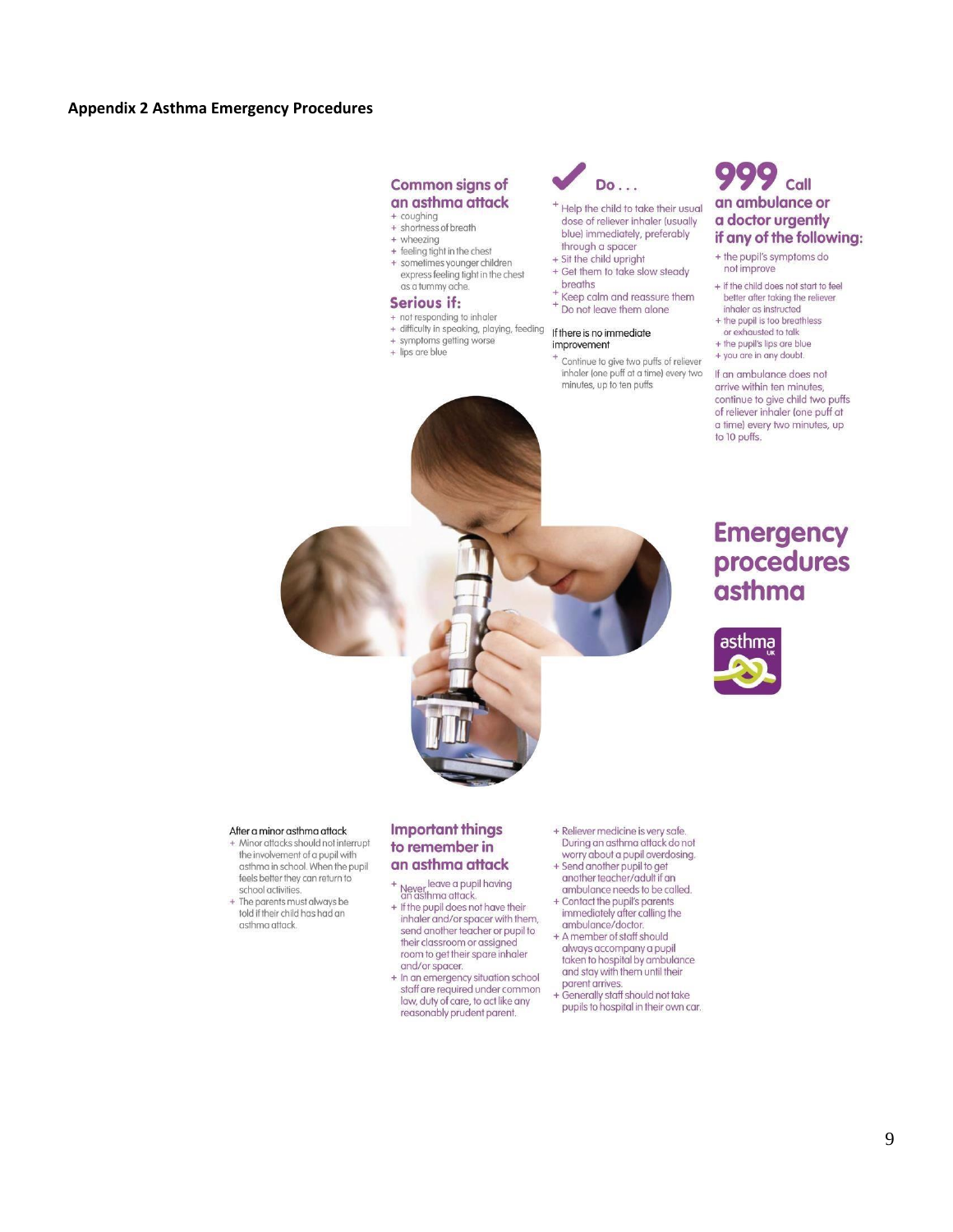## **Appendix 3 Protocols for injuries occurring inside or outside of school**

**1. When a student is injured in school resulting in further action being needed:-** 

## *Teacher in Charge will:*

• take the necessary action to keep the child safe and call for First Aid.

## *Student Services Co-ordinator qualified in First Aid will:*

- assess the situation and take appropriate action.
- contact home.
- report the injury on SIMs and /or County data base if necessary.
- make a second contact to home either later that day or the following day to check on well-being of student.
- establish accurately with the parents either on the phone or face to face the extent of the injury and be clear what the parents expect as a next action.
- report update on the above points to Deputy Head i/c Medical Conditions policy (TS) who will coordinate the action with Student Services coordinator and Education Support Team.

## *Assistant Head (JPH) will:*

• In accordance with the Medical Conditions Policy decide whether an additional phone call home is required.

## **2. When a student is brought into school following an injury during an extra-curricular activity:-**

## *Teacher in Charge will:*

- take the necessary action to keep child safe.
- call home to inform parent this has happened.
- report this to Student Services and Deputy Head (TS) in accordance with the Medical Conditions Policy.

## *Students Services Co-ordinator will:*

- report the injury on SIMs and/or County data base if necessary.
- contact home either later that day or the following day to check on well-being of student.
- establish accurately with the parents either on the phone or face to face the extent of the injury and be clear what the parents expect as a next action .
- report update on the above points to Deputy Head (TS) in accordance with the Medical Conditions Policy who will coordinate the action with Student Services Co-ordinator and the Education Support Team.

 $\Box$